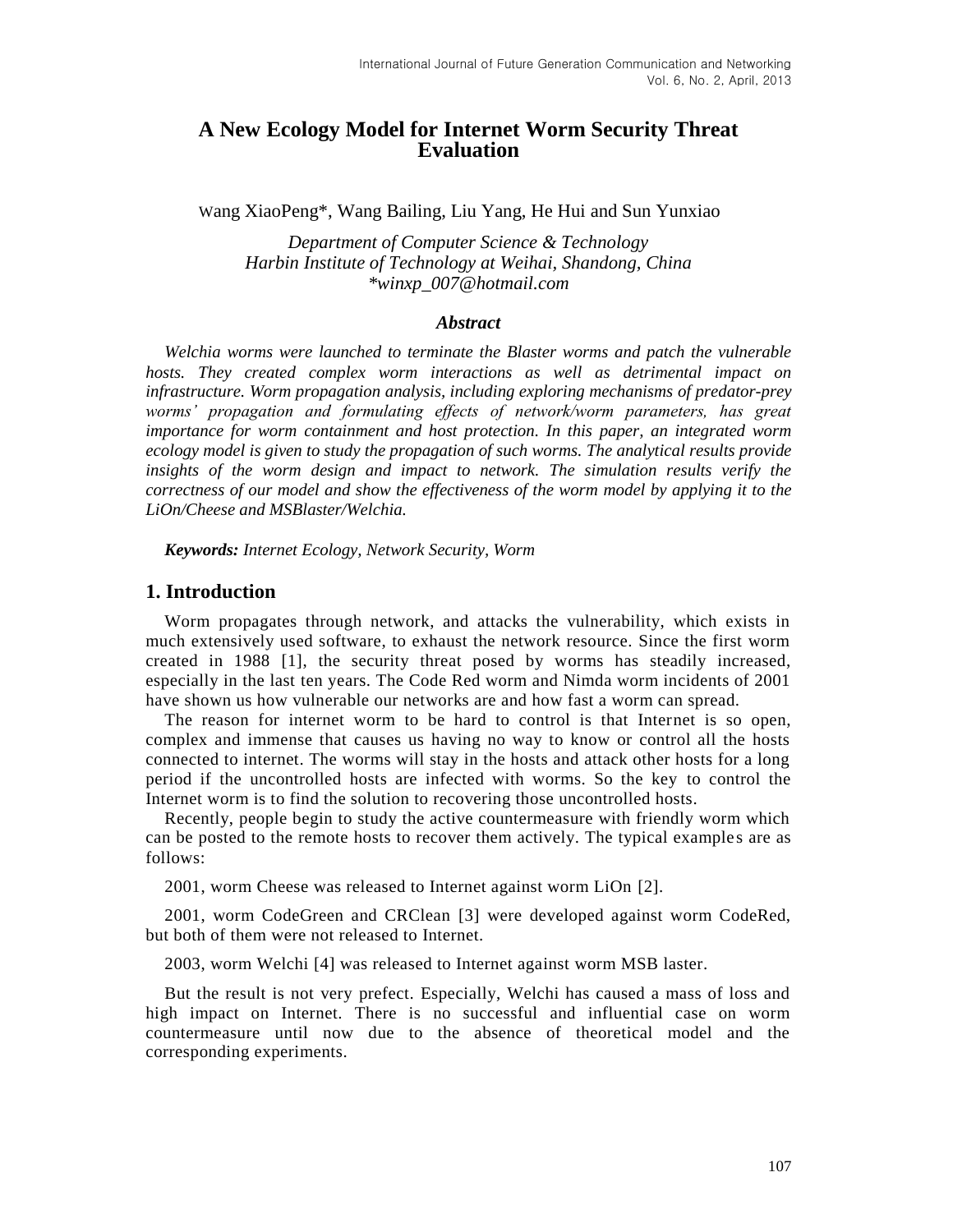In the following, we try to characterize and analyze the model of active SIworms and simulate the aftereffect when releasing the SIworms to Internet to kill the worms.

## **2. Traditional protection systems and Vulnerabilities**

There are two main categories of traditional worm protection system: Host-based Intrusion Prevention System (HIPS) and Network-based Intrusion Prevention System (NIPS).

### **2.1. Host-based Intrusion Prevention System**

HIPS are located between the application layer and the kernel of the operating system, thus intercepting system calls from the ground, including reading and writing requests to the disk, network connection requests and attempting to read and write memory, and so on [6, 7]. For example, some applications cannot overwrite some system files, if it is attempted to overwrite system files, then HIPS can overwrite it hijacked and mark it illegal.

### **2.2. Network-based Intrusion Prevention System**

NIPS are real time analysis systems. They hijack network packets, judge for suspicious actions, and then decide whether to discard or release. NIPS actually borrow some IDS methods to judge harmful connection and malicious code. For example some NIPS mark permitted behaviors (such as port scanning) with responding tag [8, 9]. If the attacker shows corresponding action, NIPS can tell this as an intrusion attempt, and cut off the current connection.

### **2.3. Limitations of Traditional Protection Models**

Due to the disorder of the hosts on the network, manager can't install HIPS on each host. Let alone that HIPS cannot protect from network attacks. Even if the host is protected, it is still unable to access to network properly. NIPS play an important role in network attack. However, it is not perfect, as follows:

1. Outbreak helpless

Most networks are now switched networks, but NIPS are still part of the edge protection, which only monitoring data to and from the local area network. This results that the NIPS is unable to timely detect worm of mobile devices such as laptop computers when they temporarily access to a network. It is possible that worm outbreaks have erupted in local area network when the NIPS exception. at this time NIPS can at best prevent the spread of epidemic to the external network, while it is powerless to the epidemic outbreak.

#### 2. Recognition errors

This is mainly reflected in the two aspects: an attack instead of the exception; the exception but not to attack. For the former we call false negatives, which we call false positives. If Exception thresholds are defined too high, it can result in high false negative rates. This is obviously not to play a protective role, and cause illusion of safety to the security managers. If exception thresholds are defined too low, it can lead to high false positive rate. High false positive rate of IDS, at most there will be more false alarms; and the NIPS will cut off access directly, which is bound to affect the normal access to the network. That is a very serious problem.

### 3. Bandwidth affection

NIPS are real-time online monitoring systems. Therefore, the processing power of the system determines the bandwidth of a network outlet. Obviously NIPS can easily become a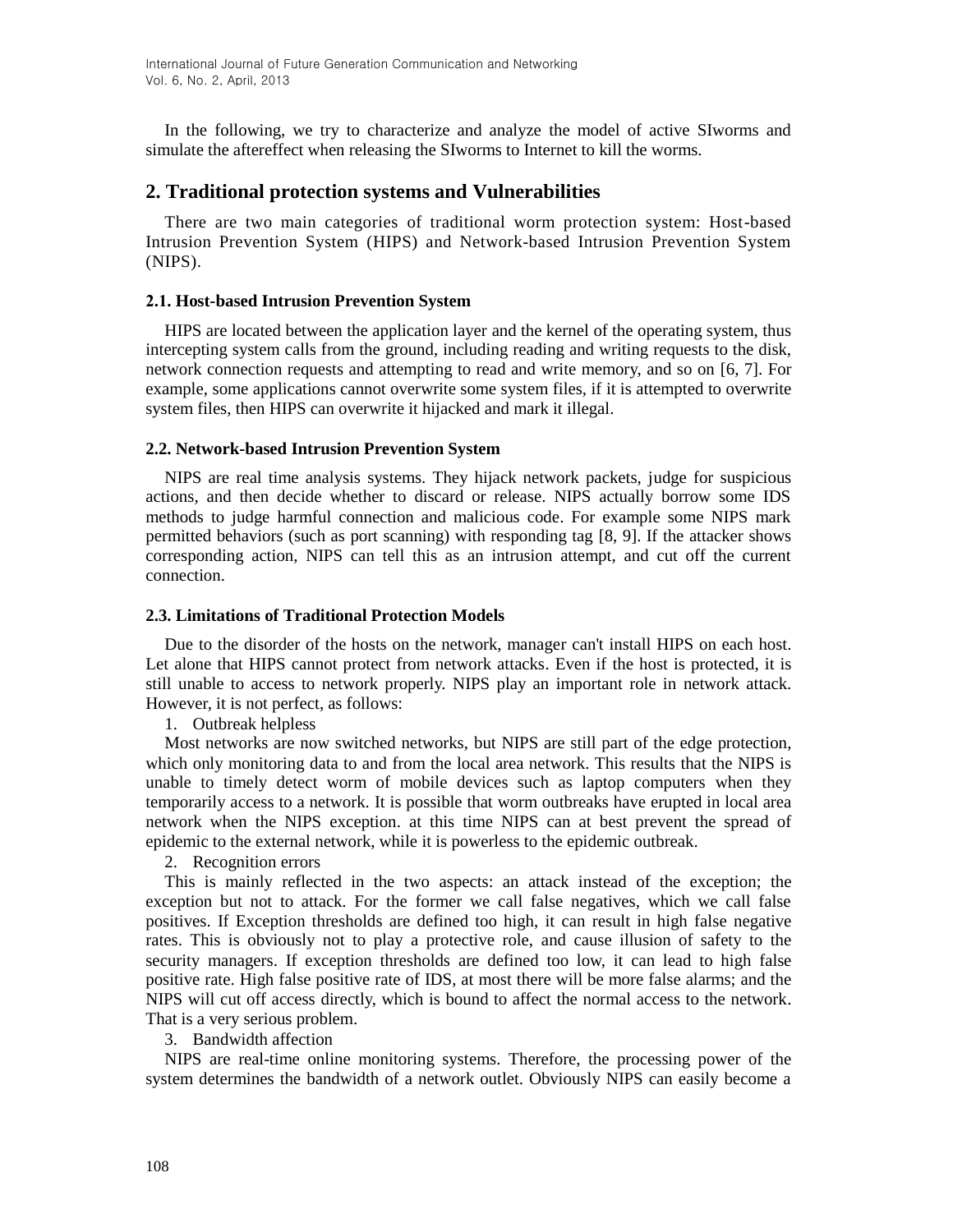network bottleneck, which is concern to many IT managers.

NADIR [11, 12], as the earlier system, applies a distributed data collecting technology, then set using the expert system for analysis and processing, the system response to attacks focused mainly on passive, no active protection. CSM is a peer based distributed intrusion detection system, each endpoint is a communication between the host-based IDS, IDS is not centralized control, but on a point-to-point, as CSM is still not active defensive capability. Describes a distributed firewall system, the main idea is the use of centralized control; each terminal is only passively follow the control center to configure rules for data filtering. NADIR is a point-to-point, intrusion prevention systems, NADIR is installed each host in the Network Node, each Node in the protection of its own security while they are provided in the network neighborhood. In this way, other hosts on the network attacker in advance can be blacklisted.

From the above analysis we can see that traditional protection system mainly protect against intrusion, attack, and so on, which has been entirely inapplicable to worm containment. In order to effectively control the Worms epidemic, we must abandon the traditional passive defense strategy, and apply proactive policy. So we made use of friendly worms for worm confrontational, which is effective in curbing the epidemic.

### **3. Simulation on Worms and SIworms Propagation**

In order to describe the simulation clearly, we will give some definitions first.

**Definition 1 Susceptible Host:** If a host has a vulnerability, which can be exploited by a worm to enter the host, but the worm has not infected it, we call it a susceptible host.

**Definition 2 Immune Host:** If a host is immune to the worm, and the worm has never infected it, we call it an immune host.

**Definition 3 Transparent Infected Host:** If a host has been infected with a worm, and the worm didn't close the backdoor or the vulnerability, such as worm Sasser, we call the host a transparent susceptible host.

**Definition 4 Recessive Infected Host:** If a host has been infected with a worm, but the worm closed the backdoor or the vulnerability, such as worm LiOn, we call the host a transparent susceptible host.

**Definition 5 SIworm:** The *SIworm* is a friendly worm that can recover the susceptible hosts and then the host will become an *immune host* and be immune to the worm forever.

**Definition 6 IRworm, Removed Host:** The IRworm is a friendly worm that can recover the infected hosts, and then the infected host will become a removed host and be immune to the worm. The removed host is different from the immune host due to the different original state.

**Definition 7 Starting Time:** It is a time, from which we begin to observe the transformation of the hosts in the network. Any time can be the starting time, but there are different parameters in different starting time. For example, suppose we detect a new worm occurred in network at time t, then we could denote time t is the starting time, and begin to research on the number transformation of the infected hosts in network.

**Definition 8 Initiative Value:** It is the value of the parameters, such as the number of the infected hosts, the worm propagation rate and so on, at the starting time.

J. C. Frauenthal's K-M epidemic model considers the removal process of infectious hosts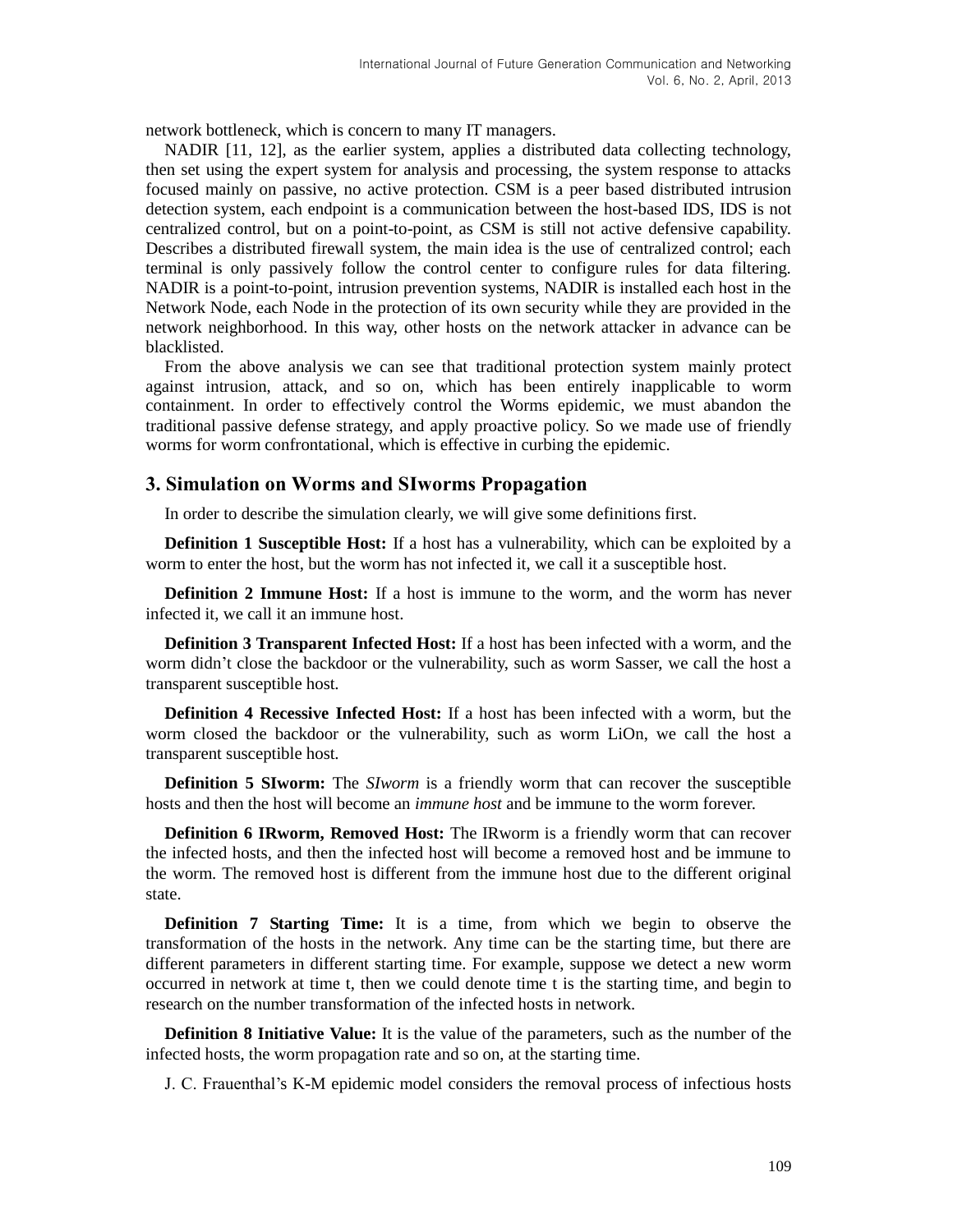[5]. It assumes that during the epidemic situation some infectious hosts either recover or die. Once a host dies or recovers from the disease, it will be immune to the disease forever. There are also four states in our model: susceptible state, infected state, immune state and second immune state. From the worm's point of view, SIworm and IRworm remove some hosts from worm spreading circulation, including both hosts that are infected and hosts that are still susceptible. In other words, the removal process consists of two parts: removal of the infected hosts and removal of susceptible hosts. The states transition can be described as the Figure 1.



**Figure 1. State Transition of Vulnerable Hosts**

Note that the IRworm is same to SIworm, if the vulnerable host becomes a recessive infected host after worm infects it. Here, we only simulate the scenarios that the vulnerable host becomes a transparent infected host, and then we have to send out both the SIworm and the IRworm to contain the worms.

We simulate four scenarios. The first one is the classical simple epidemic model, which is same to that figured in [10]. There are two states in this model without any recover function. Then the state transition of the vulnerable hosts is susceptible host  $\rightarrow$  infected host. In the second scenario, we simulate that only SIworms are sent out to contain worms, and then the state transition of the vulnerable hosts is susceptible host  $\rightarrow$  removed host; susceptible host  $\rightarrow$  immune host. In the third scenario, we simulate that only IRworms are sent out to contain worms, and then the state transition of the vulnerable hosts is susceptible host  $\rightarrow$  second infected host  $\rightarrow$  removed host. At last, we simulate that both of SIworm and IRworm are sent out to contain worms. Then the state transition of the vulnerable hosts is susceptible host  $\rightarrow$  second infected host  $\rightarrow$  removed host; susceptible host  $\rightarrow$  immune host.

For the purpose of comparison, we plot the simulation results of the four scenarios in Figure 2. (Suppose the total number of the hosts under consideration is  $M=10,000, 0.04$ percent of the total hosts are infected with worm, 0.03 percent of the total hosts are infected with SIworm, 0.03 percent of the total hosts are infected with IRworm, and the propagation rate of the three worms is 4 scans/s.)

Comparing our simulation curves in Figure 2, we observe that, by only sending SIworm (the curve under considering SIworm in Figure 2), we cannot recover all of the infected hosts and can only reach a dynamic balance. If only sending IRworm (the curve under considering IRworm in Figure 2), we can recover all of the vulnerable hosts at last, but it is much slower and the peak value is nearly same to the classical simple epidemic model simulation. Only by sending both SIworm and IRworm, the vulnerable hosts can be recovered clearly and fast, as curved in Figure 2.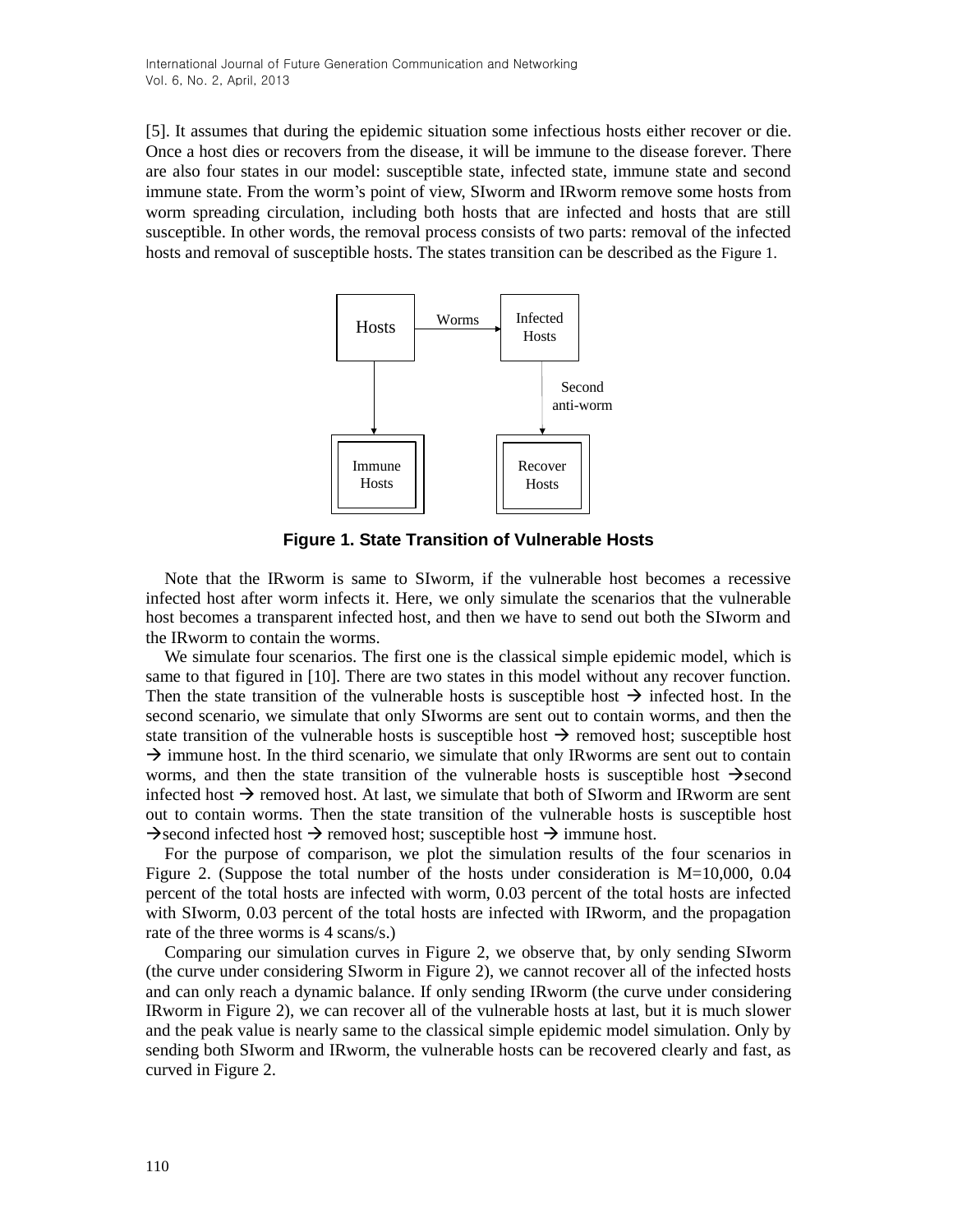Note that if increasing the propagation rate of SIworm and IRworm, the peak value of the curve under considering SIworm and IRworm will decrease fast. But the corresponding impact to network will increase too.

## **4. Numerical Analysis on Worms and SIworms Propagation**

SIworm is also a worm, and it can bring extra traffic load to network if it is lost of control, just like worm welchi. So we have to set up a numerical model to evaluate the situation under the countermeasure. And in this part, we will give a farther research on the numerical model of the propagation based on the simulation above. By use of the numerical model, we can forecast the worm epidemic situation under active countermeasure and not under active countermeasure.



**Figure 2. Worm Simulation based on Different Model**

Add also, we deem the number of hosts is not important, but the proportion of the hosts in every state is important. So we use the proportion value as the main parameters of our model.

There are two instances: the first is after being infected, the susceptible host becomes transparent infected and the second is that the vulnerable host becomes recessive infected. We will give different numerical model according to different instance.

|  |  | <b>Table 1. Notation in this Paper</b> |  |  |  |
|--|--|----------------------------------------|--|--|--|
|--|--|----------------------------------------|--|--|--|

| <b>Notation</b>    | Definition                                               |
|--------------------|----------------------------------------------------------|
| М                  | Total number of hosts under consideration                |
| S(t)               | The proportion of susceptible hosts at time t.           |
| I(t)               | The proportion of infected hosts at time t.              |
| R <sub>S</sub> (t) | The proportion of immune hosts with SI worm at time t.   |
| $R_I(t)$           | The proportion of removed hosts with IR worm at time t.  |
| R(t)               | The proportion of immune hosts. $R(t) = R_S(t) + R_I(t)$ |
| $\alpha$           | The worm propagation rate                                |
| $\gamma_{\rm S}$   | The SI worm propagation rate                             |
| $\gamma_{\rm I}$   | The IRworm propagation rate                              |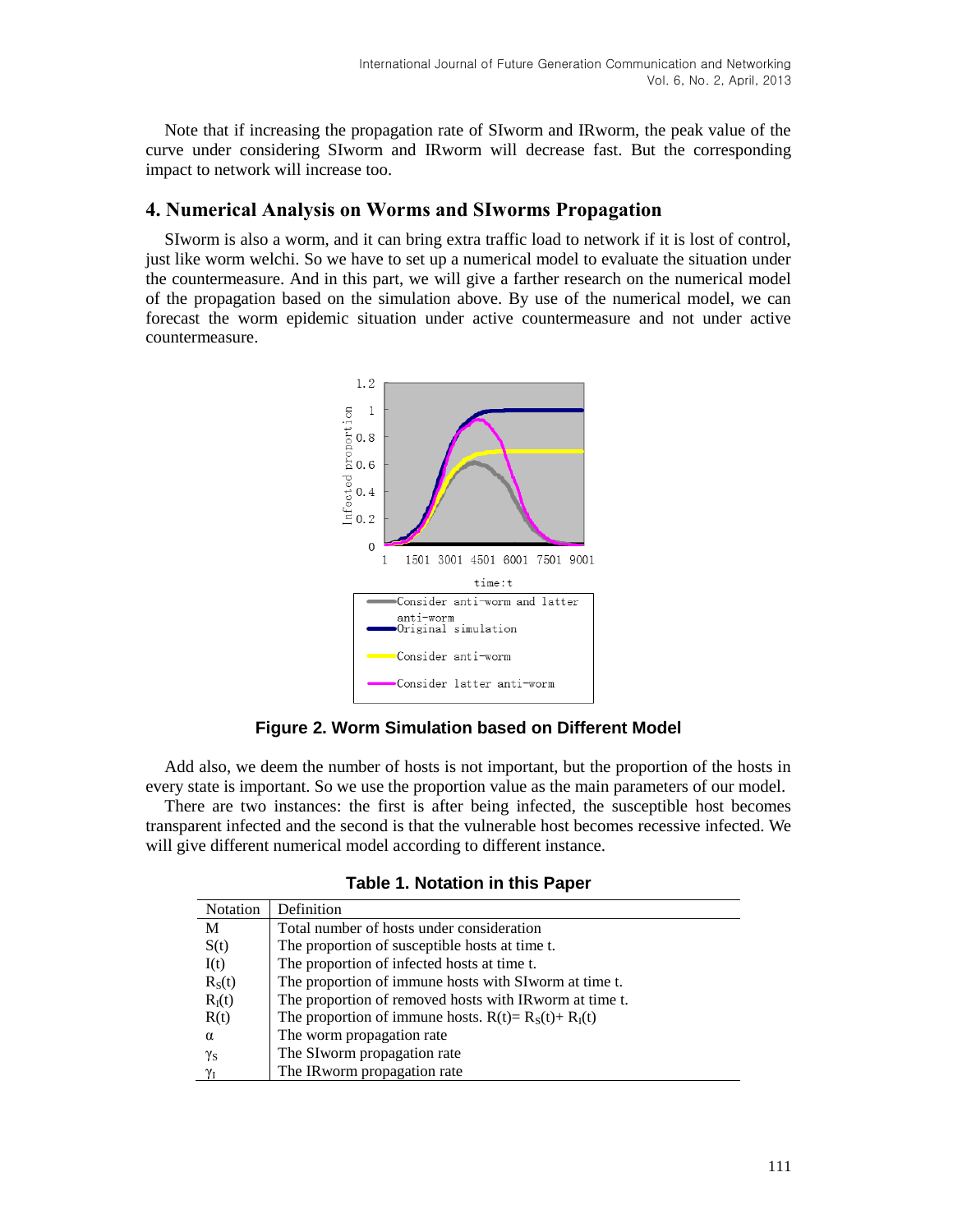### **4.1. Vulnerable Hosts Become Recessive Infected**

Let M denote the total number of the hosts under consideration;  $R<sub>s</sub>(t)$  denote the proportion of immune hosts with SIworm at time t; S(t) denote the proportion of susceptible hosts at time t,  $\gamma_S$  denote the SIworm propagation rate. Then the change in the number of the immune hosts with SIworm  $R<sub>s</sub>(t)$  from time t to time t + $\Delta t$  follows the equation:

$$
M \times R_{S}(t + \Delta t) - M \times R_{S}(t) = [\gamma_{S} \times S(t)] \times [M \times R_{S}(t)] \times \Delta t
$$
\n(1)

In Eq. (1),  $\gamma_s \times S(t)$  is the probability for an SIworm to scan the susceptible hosts, and M  $\times$  $R<sub>S</sub>(t)$  is the total number of the SIworm at time t.

Let  $RI(t)$  denote the proportion of immune hosts with IRworm at time t; I(t) denote the proportion of infected hosts at time t, γI denote the IRworm propagation rate. Then the change in the number of the removed hosts with IRworm  $RI(t)$  from time t to time t + $\Delta t$  follows the equation:  $M \times R_t(t+\Delta t) - M \times R_t(t) = [\gamma_t \times I(t)] \times [M \times R_t(t)] \times \Delta t$ 

$$
M \times R_t(t + \Delta t) - M \times R_t(t) = \left[ \gamma_t \times I(t) \right] \times \left[ M \times R_t(t) \right] \times \Delta t \tag{2}
$$

In Eq. (2),  $\gamma I \times I(t)$  is the probability for a IRworm to scan the infected hosts, and  $M \times R I(t)$  is the total number of the IRworm at time t.

Referring to Eq.(1) and Eq.(2) the change in the number of the infected hosts from time t to time t+ $\Delta t$  follows the equation:

$$
M \times I(t + \Delta t) - M \times I(t) =
$$
  
\n
$$
[\alpha \times S(t)] \times [M \times I(t)] \times \Delta t - [\gamma_t \times I(t)] \times [M \times R_t(t)] \times \Delta t
$$
 (3)

And the change in the number of the susceptible hosts from time t to time t+ $\Delta t$  follows the equation:

$$
M \times S(t + \Delta t) - M \times S(t) =
$$
  
 
$$
- [y_s \times S(t)] \times [M \times R_s(t)] \times \Delta t - [\alpha \times S(t)] \times [M \times I(t)] \times \Delta t
$$
 (4)

Note that  $S(t) + I(t) + R(t) = M$  and  $R(t) = RS(t) + RI(t)$  holds for any time t. Hence, we have

We refer to the model described by  $Eq(5)$  as the recessive countermeasure model, and the propagation worm Lion and worm Cheese belongs to this model by setting  $\gamma S=0$ . In fact, SIworm and IRworm will not propagate forever, and then we model the life cycle of SIworm as a function of time, *i.e.*, Fi(t).

### **4.2. Vulnerable Hosts Become Transparent Infected**

In this situation, the IRworm is same to SIworm, and then  $\gamma_s = \gamma_1 = \gamma$ . Let R(t) denote the sum of  $R<sub>S</sub>(t)$  and  $R<sub>I</sub>(t)$ , then we have

$$
R_{S}(t) = \gamma \times S(t) \times R(t) \tag{6}
$$

And

$$
R_I(t) = \gamma \times I(t) \times R(t) \tag{7}
$$

Substituting Eq.(6) and Eq.(7) into Eq.(5) yields a new differential equation. We refer to this worm model described by the new equation as the transparent countermeasure model, and the propagation of worm MSBlaster and worm welchi belongs to this model. Because of the limit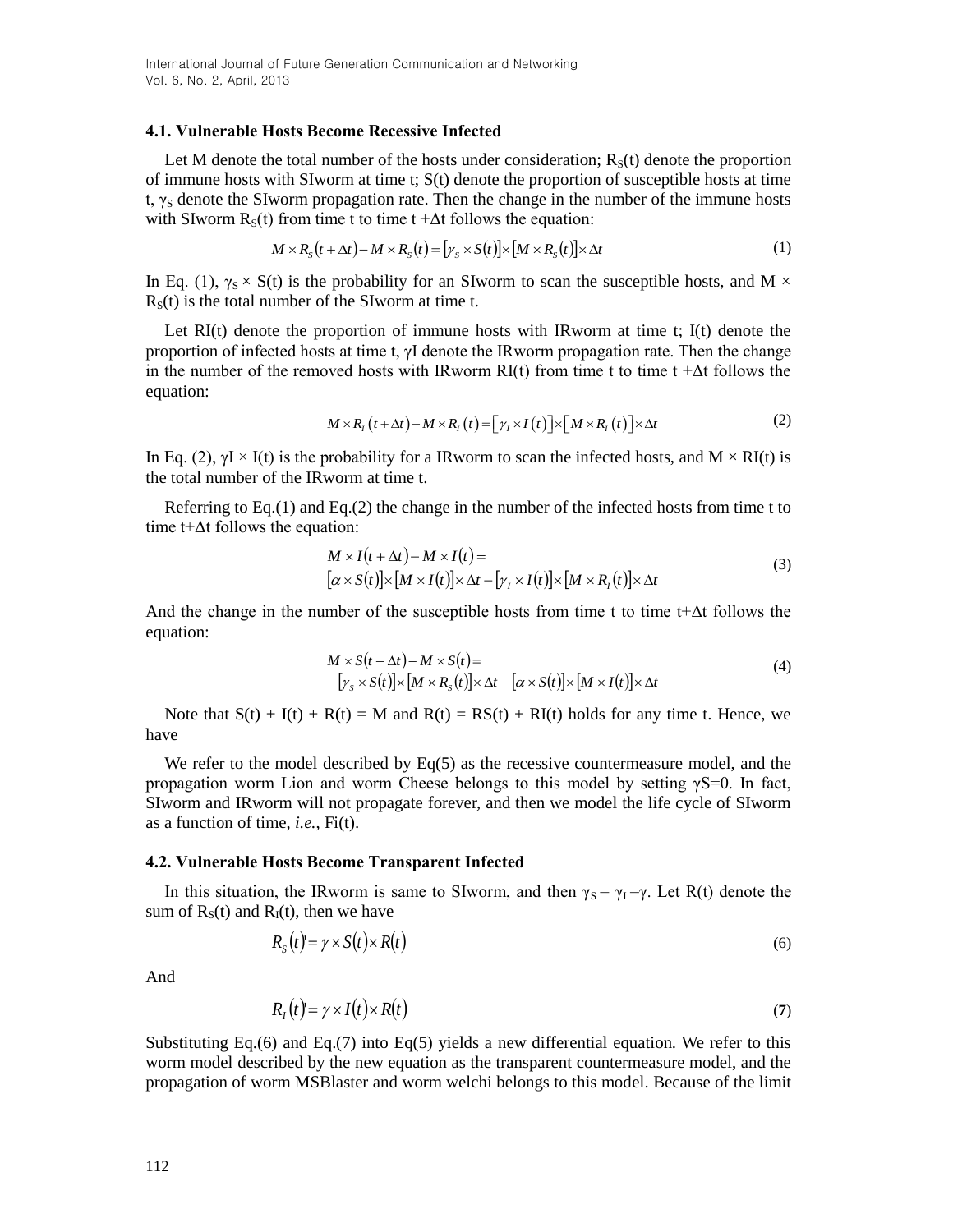of the paper, we will not give the solution of this model, and the solution can be obtained by referring to the recessive countermeasure model we gave above.

### **5. Impact Analysis**

From result of the numerical solution and simulation, we can conclude that SIworm and IRworm can contain the worm epidemic effectively. But both of them are also worms, and they will bring extra traffic load to network. In this part, we will analyze the impact they bring to the network. We analyze two scenarios, the first is the impact after worm cheese was sent out to kill worm LiOn, and the second is the impact after worm welchi was sent out to kill worm MSBlaster. The prior belongs to recessive propagation model and the later belongs to the transparent propagation model. We give some definitions first.

$$
\begin{cases}\nS(t)' = -\alpha \times S(t) \times I(t) - R_s(t) \\
I(t) = \alpha \times S(t) \times I(t) - R_t(t) \\
R_s(t)' = \gamma_s \times S(t) \times R_s(t) \times F_s(t) \\
R_t(t)' = \gamma_t \times I(t) \times R_t(t) \times F_t(t) \\
F_t(t) = \begin{cases}\n1 & t \ge t_{si} \text{ and } t \le t_{ti}} \\
1 & t \ge t_{si} \text{ and } t \le t_{ti}} \\
0 & t < t_{si} \text{ or } t > t_{ti}\n\end{cases} \\
R(t) = R_s(t) + R_t(t) \\
0 \le S(t), I(t), R(t) \le 1 \\
S(t) + I(t) + R(t) = 1 \\
\alpha > 0, \gamma_s \ge 0, \gamma_t \ge 0, \gamma_t + \gamma_s > 0\n\end{cases}
$$
\n(5)

**Definition 9 Worm Effective Touch Factor δ:** We model it as a function of time, *i.e*., δ(t). From the point of network, if one worm scan is sent out in one unit time, there is one effective touch to network. So  $\delta(t)$  is the product of the worm propagation rate α and the number of worms  $M^*[t]$ , where  $I(t)$  is the proportion of the infected hosts at time t. Then we have:

$$
\delta(t) = \alpha * M * I(t) \tag{8}
$$

**Definition 10 Worms Absolute Impact Factor**  $\lambda(t)$ **:** Suppose there are N kinds of worms in network, and the proportion of each worm is  $I_n(t)$  (0 $\leq n \leq N$ ). Then:

$$
\lambda(t) = \sum_{n=0}^{N-1} \delta_n(t) \tag{9}
$$

So we have the absolute impact factor in the classical simple epidemic model:

$$
\begin{cases}\n\lambda_0(t) = \delta_0(t) \\
\lambda(t) = \delta_1(t) + \delta_{Rs}(t) + \delta_{Ri}(t)\n\end{cases}
$$
\n(10)

#### **Definition 11 Worms Relative Impact Factor θ(t):**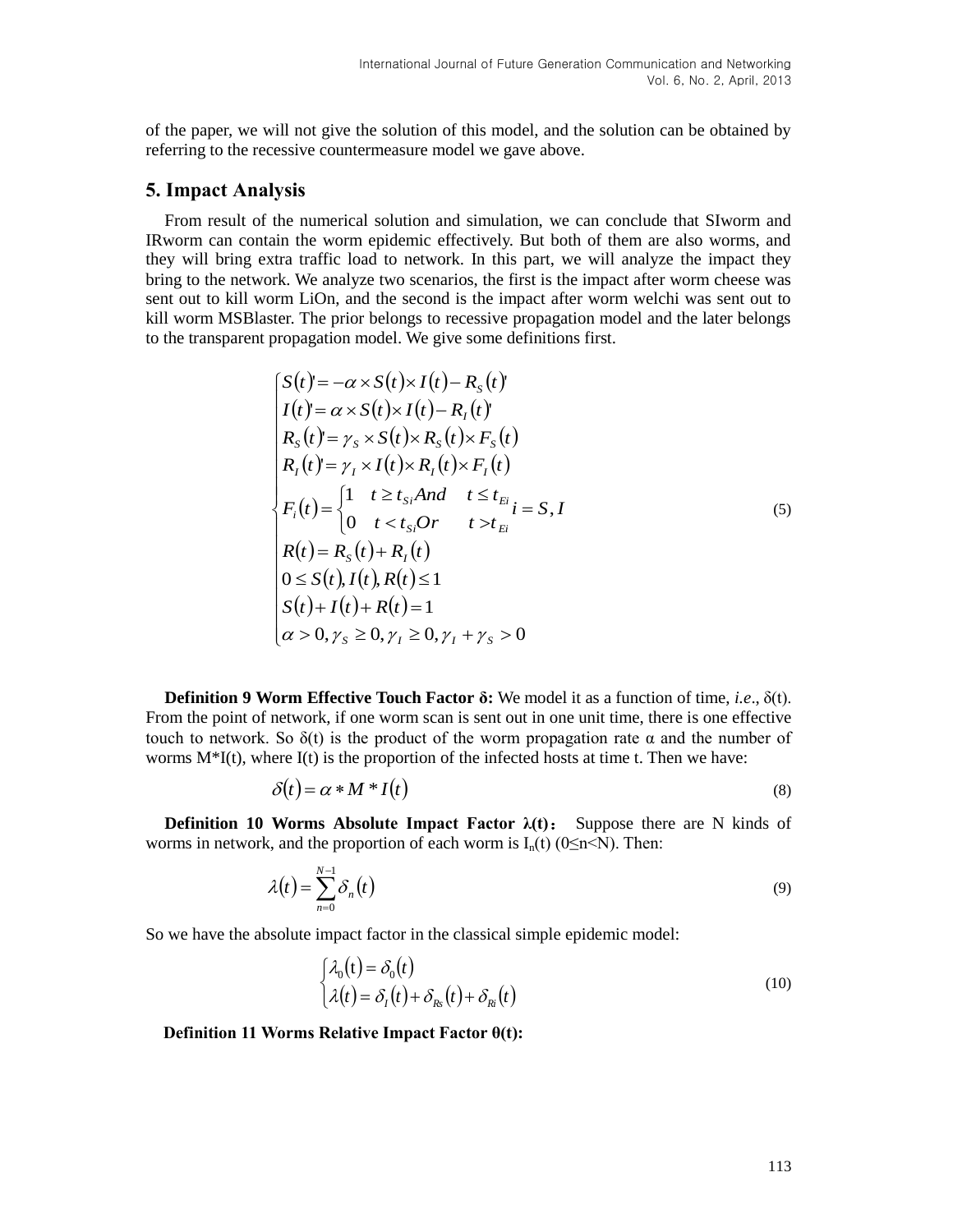International Journal of Future Generation Communication and Networking Vol. 6, No. 2, April, 2013

$$
\theta(t) = \frac{\lambda(t)}{\lambda_0(t)}\tag{11}
$$

We analyze the worms absolute impact factor  $\lambda(t)$  and the worms relative impact factor  $\theta(t)$ . Note that F(t) is a switch function, that means the friendly worm will kill itself after the system time exceeds its threshold. Add also, the curves of  $\theta(t)$  and  $\lambda(t)$  will not be a straight line at time t1 and t2, because the system time in different host is not consistent with each other in fact. Here we deem the influences in large number of hosts are counteracted, and plot them in perfect situation.

Figure 3 (a) shows that the maximum impact after sending out worm cheese to network is same to the maximum impact that worm LiOn cause. But the differentia is that the peak value arrives early, and the whole curve is moved ahead after cheese was sent out. Figure 3 (b) shows that the maximum of  $\theta(t)$  occurs at the starting time.



**Figure 3. Worm LiOn and Worm Cheese Impact Analysis** 

## **6. Conclusions**

This article proposed a model of worm against worm propagation. According to this model, the network epidemic could be simultaneously analyzed and forecasted both before and after releasing friendly worms and the index of worm propagation impact could also be quantified.

Later work will focus on the following areas:

1. to reduce the effects of immune worms;

2. to design platform to release and to monitor friendly worms, through which the worm propagation could also be constantly monitored.

### **Acknowledgements**

This research was supported by the National Science Nature Foundation of China under Grant No 61170262.

## **References**

- [1] L. Ting and Z. Qinghua, "Modeling and Analysis of Worm Propagation in IPv6 Networks", Chinese Journal of Computers, **(2006)**, pp. 1337-1345.
- [2] Z. Xinyu, "A Coordinated Worm Detection Method Based on Local Nets", Journal of Software, **(2007)**, pp. 412-421.
- [3] N. C. and J. D. [Fulp,](http://www.engineeringvillage.com/controller/servlet/Controller?CID=quickSearchCitationFormat&searchWord1=%7bFulp%2C+J.D.%7d§ion1=AU&database=5&yearselect=yearrange&sort=yr) "A methodology for evaluation of host-based intrusion prevention systems and its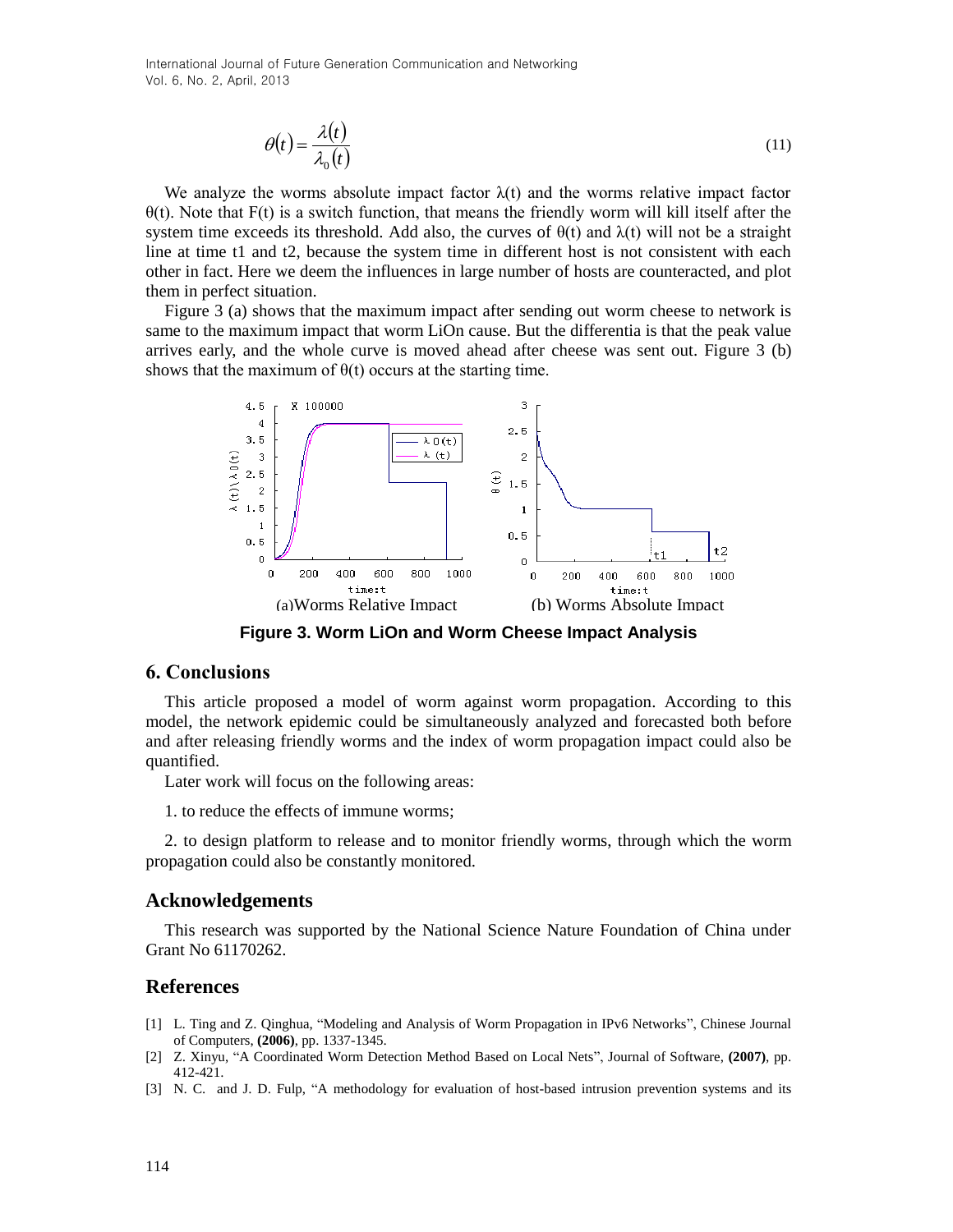application", Proceedings of the 2006 IEEE Workshop on Information Assurance, **(2006)**, pp. 378-379.

- [4] Y. Feng and D. Haixin, "Modeling and analyzing of the interaction between worms and antiworms during network worm propagation", Science in China, **(2005)**, pp. 91-106.
- [5] J. C. Frauenthal, "Mathematical Modeling in Epidemiology", Springer-Verlag, New York, **(1980)**.
- [6] T. Gong and Z. -x. Cai, "Normal model and BPNN-Based Immunization of Anti-Worm Web System", International Journal of Multimedia and Ubiquitous Engineering, vol. 1, no .3, **(2006)** September, pp. 23-36.
- [7] L. Aiping, M. Jiajia and J. Yan, "High Assurance Architeture of Streaming Data Integration System about Security Threat Monitor", International Journal of Database Theory and Application, vol.1, no.1, **(2008)** December, pp. 37-44.
- [8] P. S. Priya and G. Sumathi, "An Improved Security and Trusting Model for Computational Grid", International Journal of Grid and Distributed Computing, vol. 4, no. 1, **(2011)** March, pp. 57-66.
- [9] C. Chakraborty, "Structural Characterization of Worm Images Using Trace Transform and Backpropagation Neural Network", vol. 5, no. 3, **(2012)** September, pp. 27-48.
- [10] S. Staniford, V. Paxson and N. Weaver, "How to Own the Internet in Your Spare Time", Proc. of the 11th USENIX Security Symposium, **(2002)**.

### **Authors**



**Wang Xiaopeng,** Engineer, he is working for Harbin Institute of Technology (abstract as HIT). His research is mainly on informa security, network security.



**Wang Bailing** is working for Harbin Institute of Technology (abstract as HIT) as an associate professor. He got the Ph.D. degree from HIT in 2006. His research is mainly on information security, network security, parallel computing.



**Liu Yang**, Associate Professor, his research fields include Network information Security Technology, Internet of Things Security Technology, etc. He has participated in many projects of Ministry of Information Industry and National Science, and he has published over 20 academic papers in journals and conferences both home and abroad.



**He Hui** is working for Harbin Institute of Technology at Weihai as an engineer. His research is mainly on dependable computing, embedded computing.